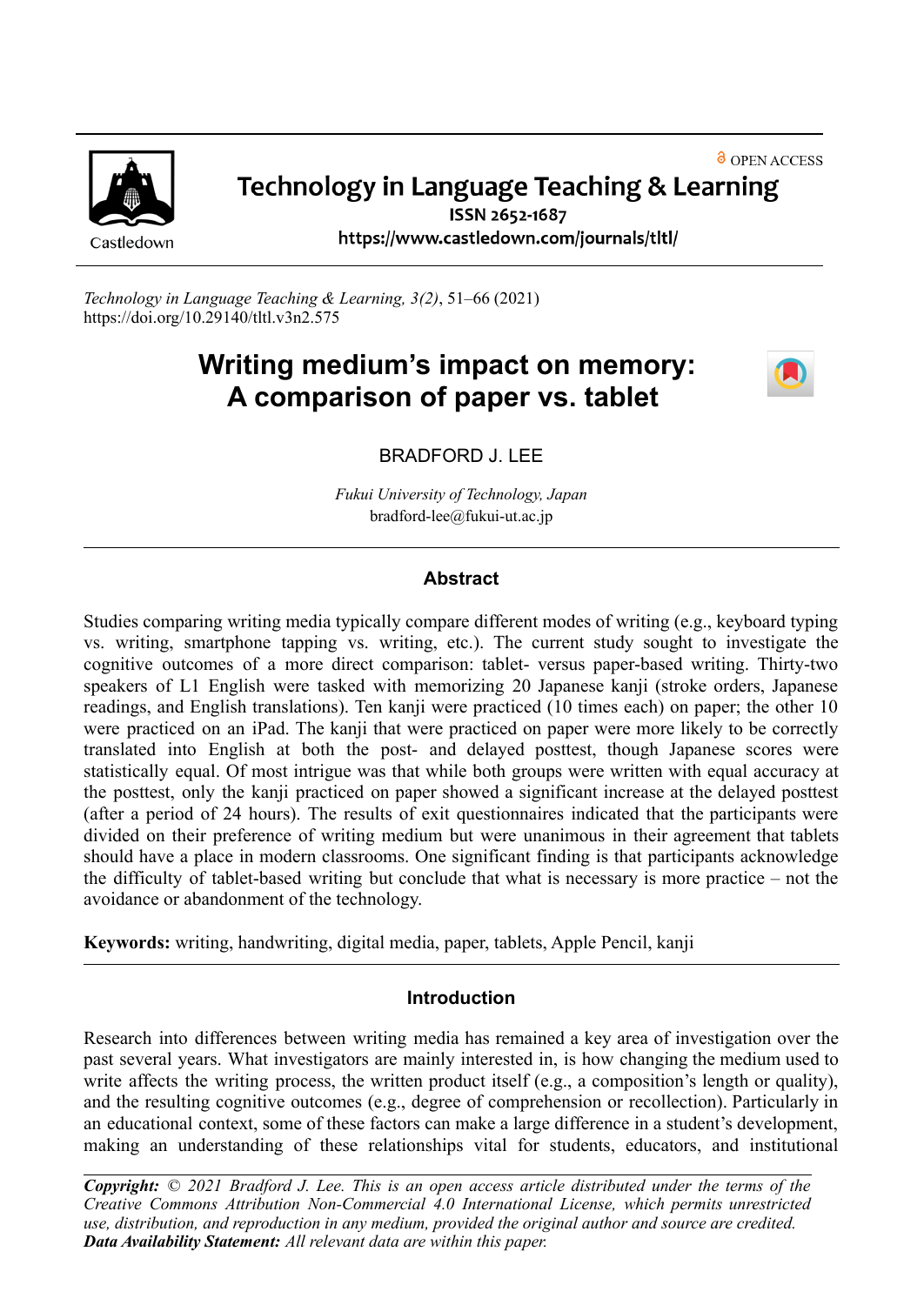longhand writers to condense and synthesize the information, resulting in a greater depth of cognitive processing. Their observation adeptly captures the concept that technology not only affects the physical act of how we write, but also influences how we approach writing from a cognitive or strategical standpoint.

The onset of the global COVID-19 pandemic has brought about a renewed urgency in writing media research, as more students worldwide are now using technology to access their schoolwork than ever before. However, while there has been a large body of research conducted which focused on the dichotomy of handwriting versus computer-based typing, the near universal prevalence of mobile devices has opened the field to new areas of investigation which consider the impact of screen-based writing methods. Even before the pandemic, smartphones were slowly beginning to appear in classrooms (e.g., Anshari *et al.*, 2017; Chen *et al.*, 2017; Norris *et al.*, 2011), but now that students are engaging in remote learning, the number of students using smartphones and tablets to complete assignments has surely grown. Perhaps in acknowledgement of the desire of most students to use mobile devices in school (Lee, 2019; Lee & Al Khateeb, 2021), several school districts have seen the gradual acceptance and official introduction of portable devices into policy. In 2019, the Ministry of Education, Culture, Sports, Science, and Technology (MEXT) in Japan announced the start of a GIGA (Global and Innovation Gateway for All) School Program, which aimed to provide every primary and secondary student in the country with their own tablet by March 2021 (MEXT, 2019).

The attraction of portable devices is quickly apparent – they allow for the capture and storage of vast amounts of information, with searchability and transfer options far superior to paper documents. However, as Mueller and Oppenheimer (2014) pointed out, it is important that administrators and educators do not assume a false equivalency between writing media, lest their students experience unintended adverse effects. The current study therefore sought to investigate the cognitive implications of writing on a tablet, compared to writing on paper. Specifically, the research questions (RQs) asked were as follows:

- 1. When learning a new writing system (i.e., Japanese kanji), does practicing on tablet versus paper result in quantitatively different degrees of written production ability?
- 2. When learning a new writing system (i.e., Japanese kanji), does practicing on tablet versus paper result in quantitatively different degrees of visual recognition ability?
- 3. What are participants' reactions to the experiment and their feelings regarding paper- versus tablet-based writing practice?

## **Literature Review**

## **Research on writing media**

As Yancey (2009) pointed out, humans have an innate impulse to write, and find ways to utilize whatever materials and technologies are afforded to them at the time. However, changing the medium by which one writes has been shown to have several implications which are not often immediately apparent. In perhaps the most well-documented comparison, paper-based handwriting has been shown to have more cognitive benefits than keyboard-based typing, perhaps owing to the advantage in graphomotor, tactile, and visual feedback that a pen has over a keyboard. Learners of a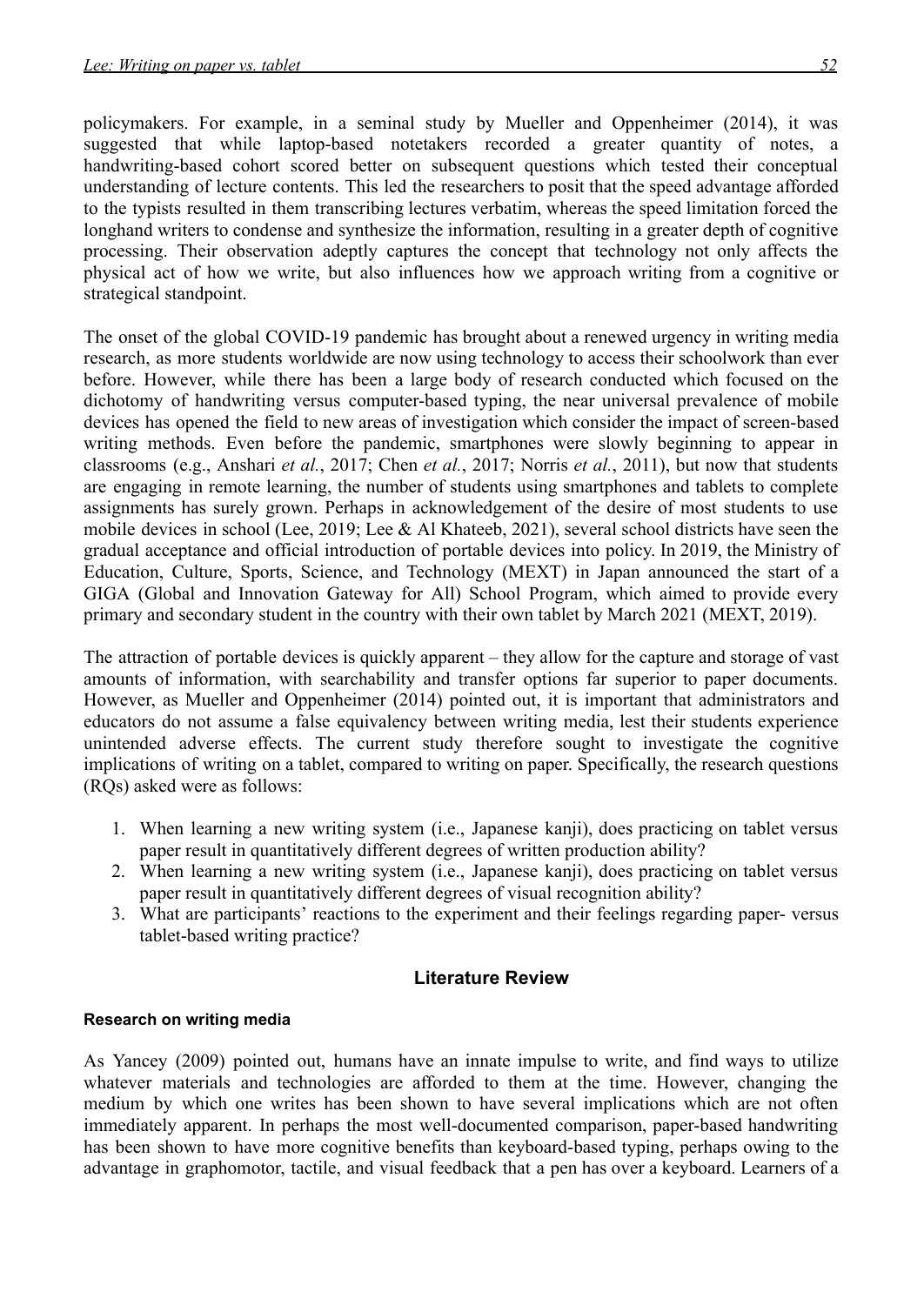new writing system (pre-literate children in their native language: James & Engelhardt, 2012; Kiefer *et al.*, 2015, and adults learning a second language: Longcamp *et al.*, 2006) have been found to recognize letters better after training by drawing/writing than by typing. This advantage in letter recognition has also been explored in neural imaging studies which found that the regions of the brain responsible for reading and writing are linked – a writer simultaneously reads what is being written, and reading handwritten text alone triggers sensory motor-control regions as the brain simulates writing (James & Gauthier, 2006). In addition to letter recognition, some studies have suggested that people have better memory/recall of items which they have written, as opposed to typed (Frangou *et al.*, 2018; Frangou *et al.*, 2019; Smoker *et al.*, 2009) or *tapped* (i.e., on a smartphone screen: Lee, 2021).

Naturally, the previous studies comparing writing media also entailed different modes of writing: longhand writing, typing, and tapping. The current study focuses on a more direct comparison – the difference between writing on paper or on a tablet screen. This comparison controls for several independent variables that existed with previous studies of writing media, as handwriting is known as a *unified action*. In other words, a writer's visual attention is fixed on the same point as the motor action, unlike typing in which a typist's gaze is often on the screen while the hands and fingers operate the keyboard on the periphery of the visual field. (The case of a smartphone tapper is somewhat more ambiguous as a tapper's visual attention often flickers back and forth between the screen and the fingers.) This unification of attention has been postulated to be a source of the advantage writers show over typists/tappers as a writer simultaneously monitors both letter production and textual context (Caporossi & Alamargot, 2014). The individual variation of handwritten script has also been suggested to be a significant factor in unifying writing and cognition through the framework of embodied cognition (Mangen & Balsvik, 2016), which posits that sensory perception and motor systems assist in managing cognitive loads. Despite there being a standard form of each letter which everyone learns, each person develops an original handwriting style of viable exemplars which is unique and personal to the writer. As handwriting is graphically free from constraints, contextual cues are also often naturally embedded in handwritten script (e.g., neatness, deliberateness, alignment, thickness/strength of stroke, etc.) which can relay nonlinguistic messages to the reader (Kim *et al.*, 2019).

The efficacy of tablets as a writing tool has been supported by studies such as Berninger *et al.*, (2015), which reported that students with learning disabilities showed significant improvements in their writing skills after training on iPads in a series of 18 two-hour sessions. This result supports the notion that digital technologies may facilitate learning as students tend to have higher motivation and spend longer on task than with traditional paper-and-pen assignments (e.g., Clark & Dugdale, 2009; Rogers & Graham, 2008). Nevertheless, there are some noteable physical differences between writing on paper versus a tablet. Perhaps most importantly, there is a noticeable difference in friction between graphite or metal on paper and a plastic stylus sliding on a glass screen. Typically, handwriting skills develop over several years, beginning at around age 5 and achieving full automatization at around age 15 (Accardo *et al.*, 2013; Rueckriegel *et al.*, 2008). This developmental process is conceptualized by the gradual formation of central motor programs for each letter and is marked by frequent pen pauses as the writer coordinates visual and propriokinesthetic feedback in a reactive manner. The quantity and length of these pauses gradually decreases as the writer depends less on feedback and more on the mastered motor programs. However, Alamargot and Morin (2015) found significant differences in writers' pen movements and pauses when writing on tablets, indicating that the unfamiliarity of a tablet screen's slick sensory feedback causes writers to become more retroactive, a sign of reversion to an earlier stage of writing proficiency. Conceptually, these findings are similar to those which have suggested that paper texture has a significant effect on writing speed (Chan & Lee, 2005). However, researchers have provided evidence that writers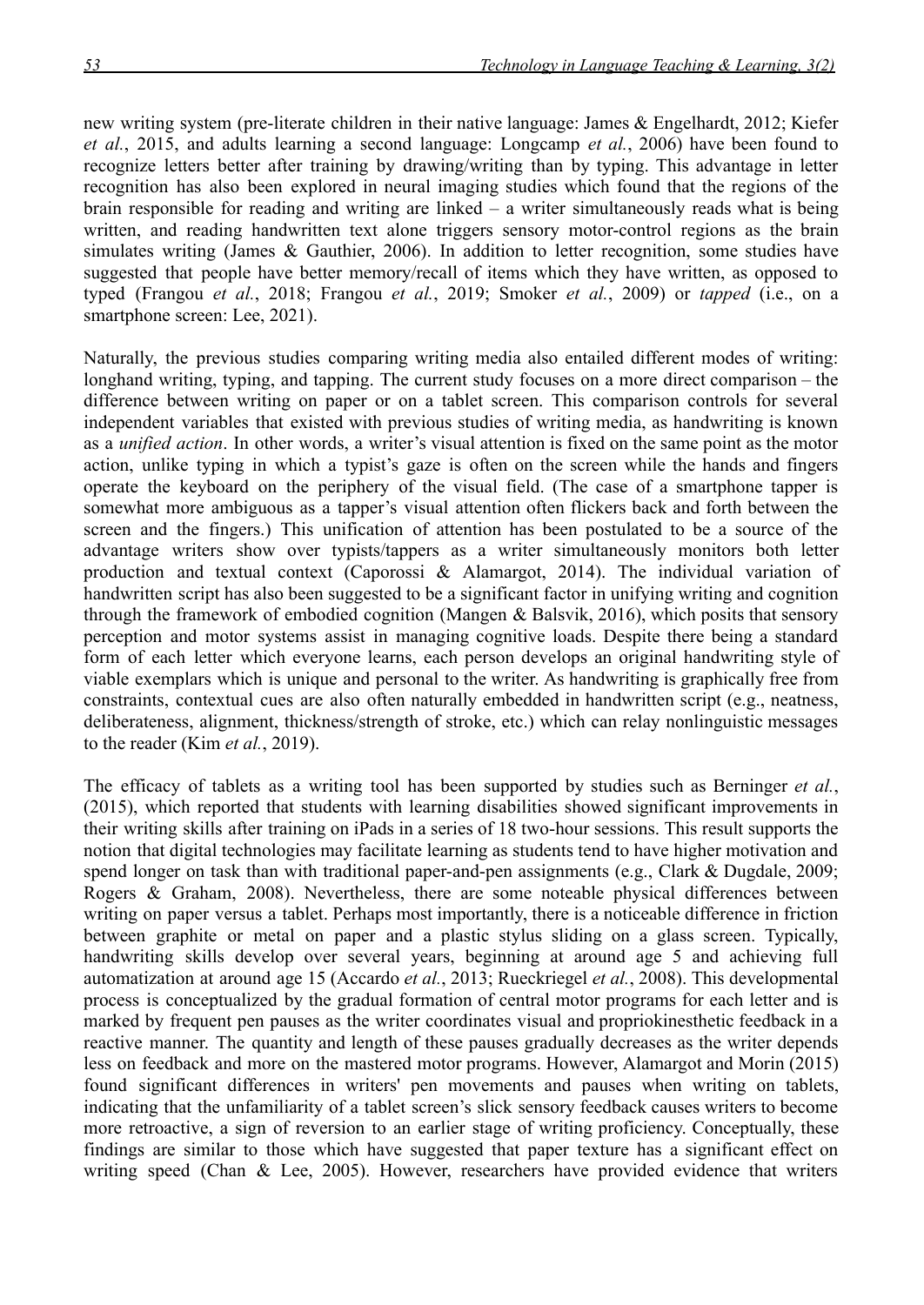constantly show adaptation in their writing dynamics, with more experienced writers adapting more quickly and adeptly to disruptions than beginner writers who have yet to achieve full automatization (Gerth, Dolk *et al.*, 2016; Gerth, Klassert, *et al.*, 2016).

#### **The Japanese writing system**

Writing systems can very broadly be divided into two main systems: phonographic scripts and logographic characters. English is an example of the former, as each letter in the alphabet represents a certain sound. In contrast, logographic writing systems (such as Chinese) have different characters which carry meaning. Therefore, while it is generally possible for a speaker of English to read a word that they had never encountered before, to do so would be impossible for a speaker of Chinese when faced with an unfamiliar character. Japanese makes use of both of these writing systems in combination; it uses both Chinese characters, called *kanji*, and phonographic letters known as *kana*. Kana are relatively straightforward as there are a limited number of them and each one maps directly to a single sound with high consistency. Kanji, on the other hand, are extremely complex, as a single kanji sometimes has multiple meanings, and most have multiple readings, which must be determined based on context. For example, even the basic kanji of 月can mean either *moon* [tsuki] or *month* [getsu] or [gatsu]. In addition, when writing kanji (and also kana), the order in which the various strokes are drawn is prescribed – each person writes every character in the exact same way. This is helpful when attempting to disambiguate calligraphic, cursive, or merely sloppy handwriting, as the reader can often infer the writer's intent by retracing and extrapolating the path of the pen. However, this implies that in order to master kanji, a person must memorize the overall forms, the individual stroke orders, the semantic values, and all of the possible pronunciations of each character. Anatomically, it has been suggested that since kanji discernment depends on multiple dimensions, each of which affect different regions of the brain, that "(r)eading, writing, and semantic comprehension could thus be suggested as likely components of Japanese kanji abilities, distinct from each other but also interacting" (Otsuka & Murai, 2020, p. 2).

It can be unequivocally stated that the predominant method of learning kanji is that of rote repetition (i.e., repeated writing). Not only is the method commonly employed in Japan for children learning kanji (Mori & Shimizu, 2008, 2007; Shimizu & Green, 2002; Sato, 1988), but is also the primary method for learners of L2 (second language) Japanese as well (Gamage, 2003; Okita, 1995). Due to the necessity of memorizing the correct writing sequence of each kanji, this kind of rote drilling is the only viable way to develop the muscle memory required. In fact, kanji-culture individuals are often observed miming in the air with their fingers (i.e., *kusho* [air writing]) when trying to recall the shape of a character. It has been suggested that this motor behavior assists with cognitive processing as a result of visual and kinetic feedback eliciting motoric representations of the kanji in memory (i.e., muscle memory; Itagaki *et al.*, 2015; Matsuo *et al.*, 2003; Sasaki, 1987). The current study will therefore compare the performance of inexperienced learners of L2 Japanese on kanji writing and recognition tests after training on either paper, or on a tablet.

#### **Materials and Methods**

#### **Participants**

The participants consisted of a total of 32 adults (14 males, 18 females), all speakers of L1 English and employed in Japan as EFL (English as a foreign language) instructors (*M age* = 25.3 years, *Range* = 22-32 years). Biographical data was collected at the beginning of the study which showed that none of the participants had formal proficiency ratings in the JLPT (Japanese-Language Proficiency Test) and self-reported themselves to be at a novice level in terms of Japanese language and kanji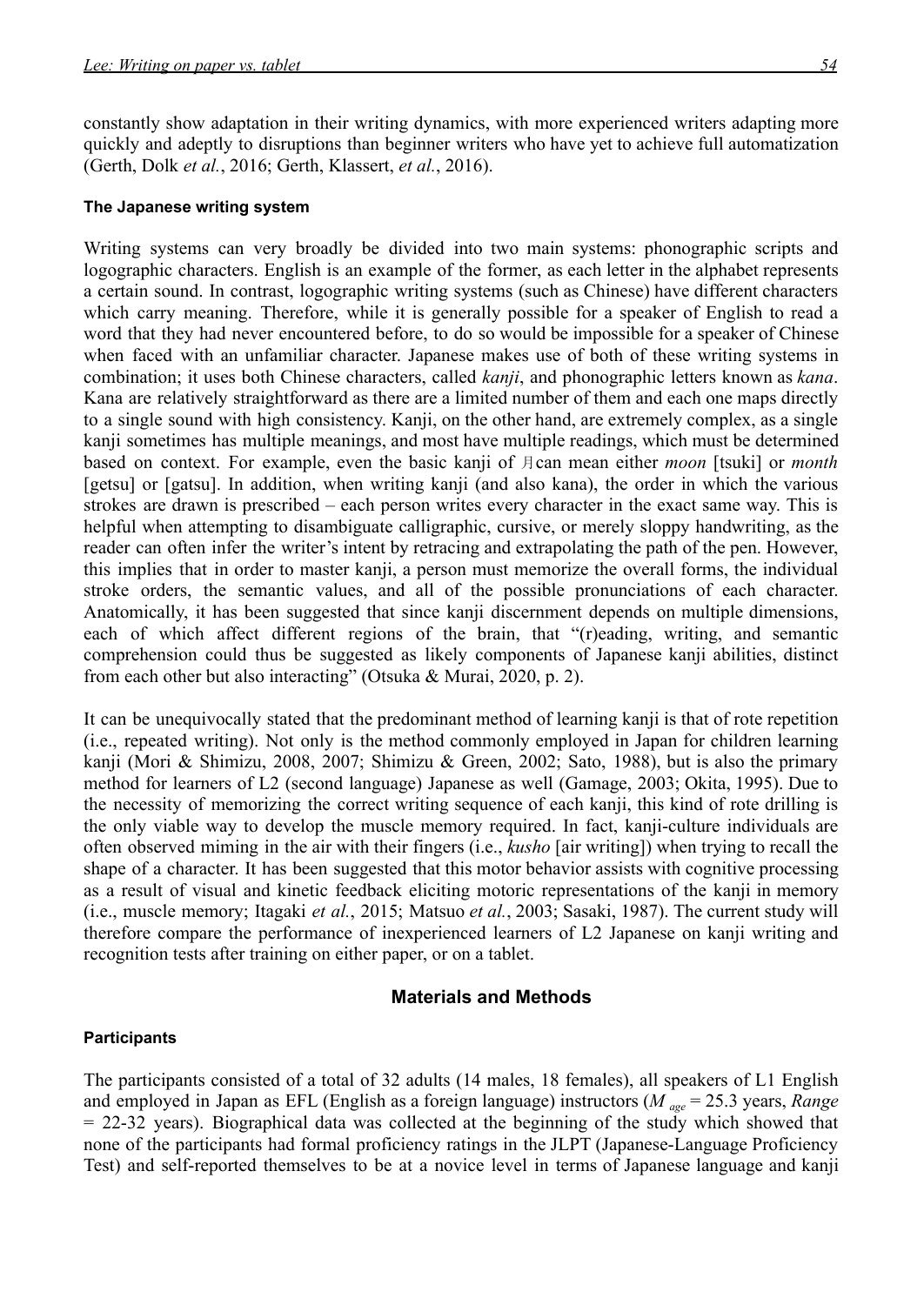reading/writing ability. According to IRB (internal review board) requirements, all participants were volunteers and informed that they would be contributing to research involving technology's intersection with language learning. No monetary remunerations were distributed, and all participants agreed to join the study voluntarily, in exchange for the opportunity to learn kanji.

#### **Materials and methods**

In Japan, students systematically learn prescribed kanji beginning in  $1<sup>st</sup>$  grade, with a total of  $1,026$ kanji to be learnt by the end of elementary school (i.e., 6<sup>th</sup> grade). According to the Ministry of Education guidelines, kanji are presented to students in order of a) frequency of use, b) relevance to children's lives, c) basic radicals (i.e., components) and phonetics, and d) ease of acquisition (Sato, 1988). Of the 191 kanji prescribed for 6<sup>th</sup> graders, the 24 ten-stroke kanji were selected for the experimental materials (see Appendix A). These kanji were selected as they were considered to be of medium difficulty (as they are introduced in the  $6<sup>th</sup>$  year of kanji education) and complexity (the kanji that  $6<sup>th</sup>$  graders learn range from three to 19 strokes). A set of practice flashcards was created for each kanji, which included diagrams indicating the correct stroke order, up to two possible readings of the kanji in roman characters (kanji with more possible readings were reduced to just two; five kanji had only one possible reading), and a single English translation. A second set of assessment flashcards was created – one set of only kanji (with no stroke diagrams) and one set of Japanese readings with English translations.

The researcher met with each participant individually on two consecutive days due to COVID-19 related restrictions on mass gatherings. To control for potential prior knowledge effects, each member was first asked to look at a list of all target kanji and indicate if they knew any of the words. Items #1 (値 - value), #5 (座 - seat), and #10 (秘 - secret) were identified by a single participant each as being somewhat familiar; these kanji were eliminated from the treatment and assessment items for those members, regardless of if they knew the readings/meanings or not. The participants thus reported having zero knowledge of the remaining kanji. Each participant then received 20 kanji flashcards at random, a 10 x 10 sheet of kanji practice paper, and an iPad mini with a first-generation Apple Pencil. The iPad's native Notes app was loaded with a graphic of the kanji practice paper so that participants could use the Apple Pencil to write directly onto it. The size of the iPad mini display and the paper version of the practice sheet (B5-size) were roughly equivalent. The participants followed the stroke order diagrams as described on the flashcards and practiced writing their 20 characters, 10 times each, while attempting to memorize the English translations and Japanese readings. Ten kanji were done on paper, and the other 10 on the iPad mini. While the kanji combinations were randomized, and thus different for each participant, the order of either paper practice first or iPad practice first was controlled by the researcher and appropriately counterbalanced.

Once the practice session was completed, participants submitted all the materials, and an immediate posttest was conducted. The researcher laid out the 20 flashcards with phonetic readings and English meanings that correlated with each person's practice session kanji in a 4 x 5 pattern on the table; they were then tasked with drawing the appropriate kanji on a corresponding answer sheet. There was no time limit for this task. Once the participants indicated that they were finished, the flashcards and answer sheets were collected, and the appropriate 20 kanji assessment flashcards were put out in a similar fashion with a new, blank answer sheet. This time, the participants were asked to write down the Japanese reading of each kanji, along with the correct English translations. At the second session on the following day, the same assessment procedures were conducted without a practice period as a delayed posttest. It should be noted that the participants had not been informed of the delayed posttest (i.e., they did not know that they had to remember the kanji overnight). The participants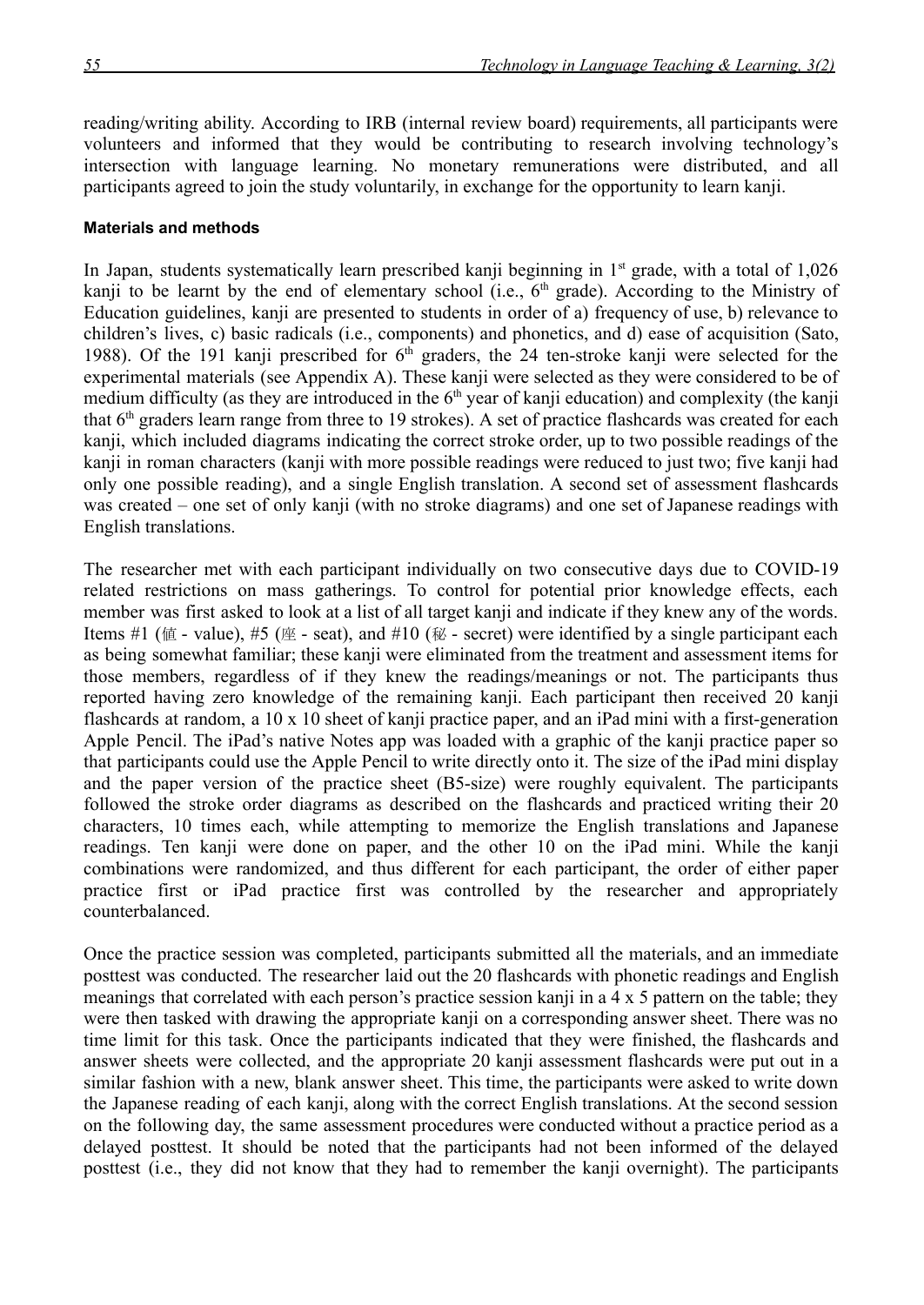were not allowed to take any materials from the venue and were not told their scores of either assessment.

Once the delayed posttest was complete, participants completed an original exit questionnaire designed for the study (Appendix C) which sought to elicit their writing medium preferences and identify where participants felt any specific differences existed (if any) between the two. The final item of the survey asked the participants their opinion on whether tablets should be used in the classroom or not.

#### **Results**

The practice sheets and answer sheets of each participant were examined and marked to indicate which 10 kanji had been practiced on paper, and which had been on the iPads. For the kanji submissions, each correctly placed stroke was counted as one point (even if the written order was mistaken). As each practice mode (i.e., paper vs. iPad) was comprised of ten kanji with ten strokes each, the maximum score for this section was 100 points per mode. For the English translations, in addition to exact matches, synonyms, or technically accurate responses were counted as correct. For example, Item #19 (降) was taught as [to descend] on the flashcards, but responses such as [go down] were also accepted. This section had a maximum of 10 points. For kanji which had multiple readings, either of the designated responses were accepted (maximum of 10 points), as long as the readings were an exact phonetic match.

All scores were tabulated in IBM's SPSS v.24 (Statistical Package for the Social Sciences) dataset, from which all statistical calculations were performed. Descriptive statistics for both assessments are first presented in Table 1.

|                            | Paper-based   | iPad-based    |
|----------------------------|---------------|---------------|
|                            | M(SD)         | M(SD)         |
| Posttest                   |               |               |
| Kanji Drawing              | 39.69 (18.24) | 40.81 (16.87) |
| Japanese Readings          | 3.88(2.76)    | 3.63(2.73)    |
| <b>English Translation</b> | 5.53(1.78)    | 4.34(2.30)    |
| <b>Delayed Posttest</b>    |               |               |
| Kanji Drawing              | 49.19 (14.35) | 39.53 (15.38) |
| Japanese Readings          | 3.78(2.43)    | 3.47(2.54)    |
| <b>English Translation</b> | 5.38(1.83)    | 4.06(2.30)    |

**Table 1** *Descriptive statistics for posttest and delayed posttest results*

*Note:* Scoring scales - Kanji: (0-100); Reading: (0-10); English: (0-10)

#### **Research Questions 1 & 2**

Non-parametric Mann-Whitney U-tests (Tables 2 and 3) were chosen to determine whether the differences between the means shown in Table 1 were of statistical significance as the results of Shapiro-Wilk tests indicated that some of the variables were in non-normal distribution (see Appendix B). While *t*-tests are typically considered to be robust enough to resist violations of normality, the sample size of the current study was beneath the recommended threshold in such situations (i.e., *N* < 50; Lix *et al.*, 1996).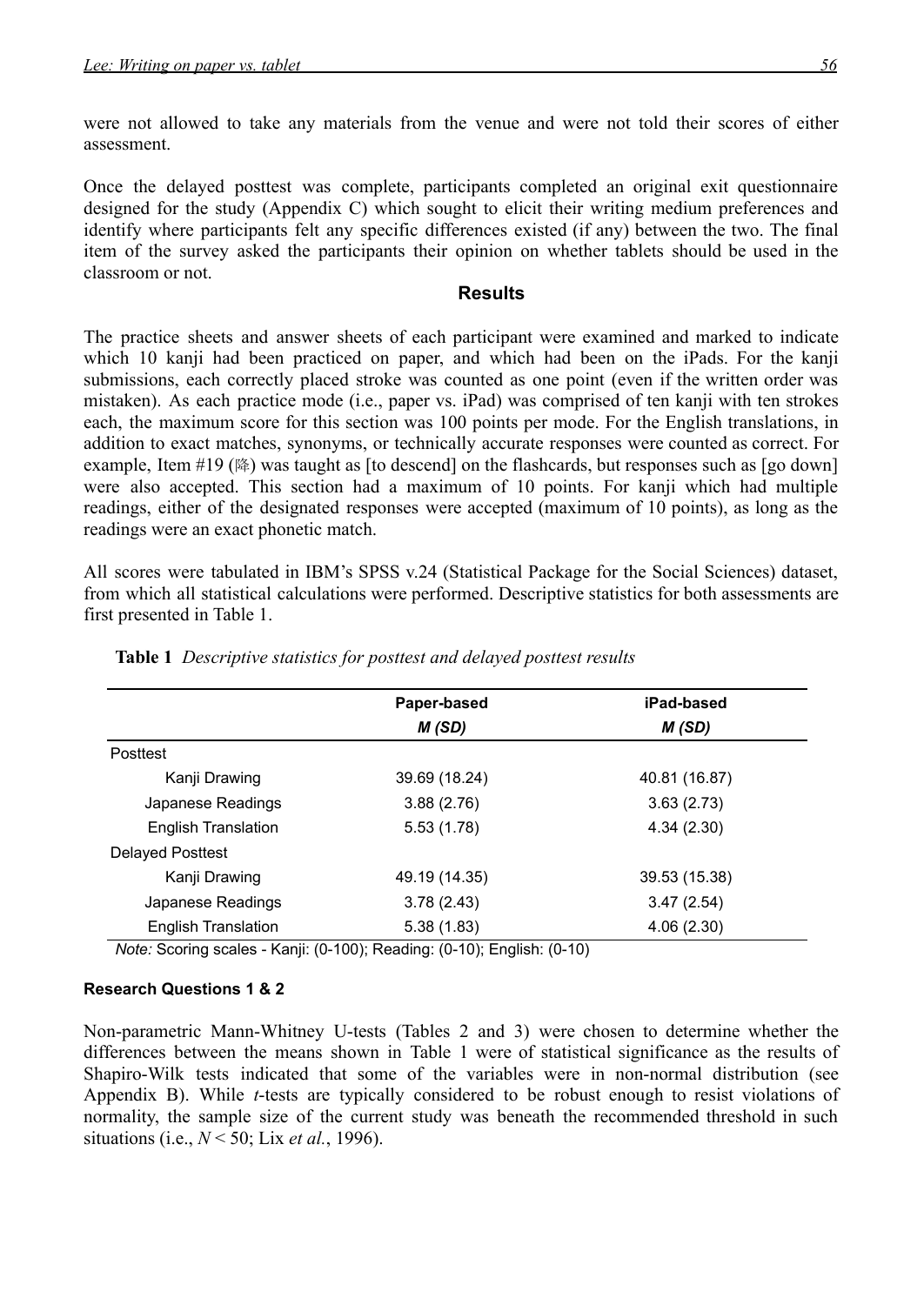| <b>Variable</b>            |         |     |        |
|----------------------------|---------|-----|--------|
| Kanji Drawing              | .48     | .62 | .01    |
| Japanese Readings          | .27     | .79 | < 0.01 |
| <b>English Translation</b> | $2.15*$ | .03 | .15    |

**Table 2** *Mann-Whitney U-test output comparing posttest scores (paper vs. iPad)*

*Note.* \* indicates significance at the < .05 level

**Table 3** *Mann-Whitney U-test output comparing delayed posttest scores (paper vs. iPad)*

| Variable                   |         | IJ  |     |
|----------------------------|---------|-----|-----|
| Kanji Drawing              | $2.50*$ | .01 | .20 |
| Japanese Readings          | .48     | .63 | .01 |
| <b>English Translation</b> | $2.35*$ | 02  | .18 |

*Note.* \* indicates significance at the < .05 level

As shown in Table 2, the only significant difference in means at the posttest between the paper-based and iPad-based kanji was detected in the English translation category. In this metric, the participants were able to recall the English translations of kanji that were practiced on paper by a significantly higher degree than those practiced on iPad ( $z = 2.15$ ,  $p = .03$ ,  $\eta^2 = .15$ ). This eta-squared effect size indicates that 15% of the variability in the English translation scores is accounted for by the medium in which they were practiced. The output of the Mann-Whitney tests for the delayed posttest, however (Table 3), indicated significant differences in both the kanji drawing and English translation scores ( $z = 2.150$ ,  $p = .01$ ,  $\eta^2 = .20$ ;  $z = 2.35$ ,  $p = .02$ ,  $\eta^2 = .18$ , respectively). In both cases, the participants scored significantly higher on the kanji that were practiced on paper. These results provide the basis to answer the research questions, which asked if the writing medium of practice affected written production (RQ1) or visual recognition (RQ2) abilities, in the affirmative, though with some notable caveats. For visual recognition (in English), paper-based practice resulted in significantly higher results both immediately after training, and after a period of 24 hours. However, visual recognition in Japanese did not show significant differences at either assessment. Similarly, written production ability did not show any statistical differences at the immediate posttest but rose to significance after a 24-hour period. It is worth mentioning that *only* written production of paper-based kanji showed an increase between post- and delayed posttest (see Table 4); all other metrics showed non-significant declines.

| Variable         |          | p   |        |
|------------------|----------|-----|--------|
| Paper - Kanji    | $-2.59*$ | .01 | .22    |
| Paper - Readings | .07      | .95 | < 0.01 |
| Paper - English  | .26      | .80 | < .01  |
| iPad - Kanji     | .19      | .85 | < 0.01 |
| iPad - Readings  | .18      | .86 | < 0.01 |
| iPad - English   | .41      | .68 | .01    |

**Table 4** *Mann-Whitney U-test output comparing posttest-to-delayed posttest scores*

*Note.* \* indicates significance at the < .05 level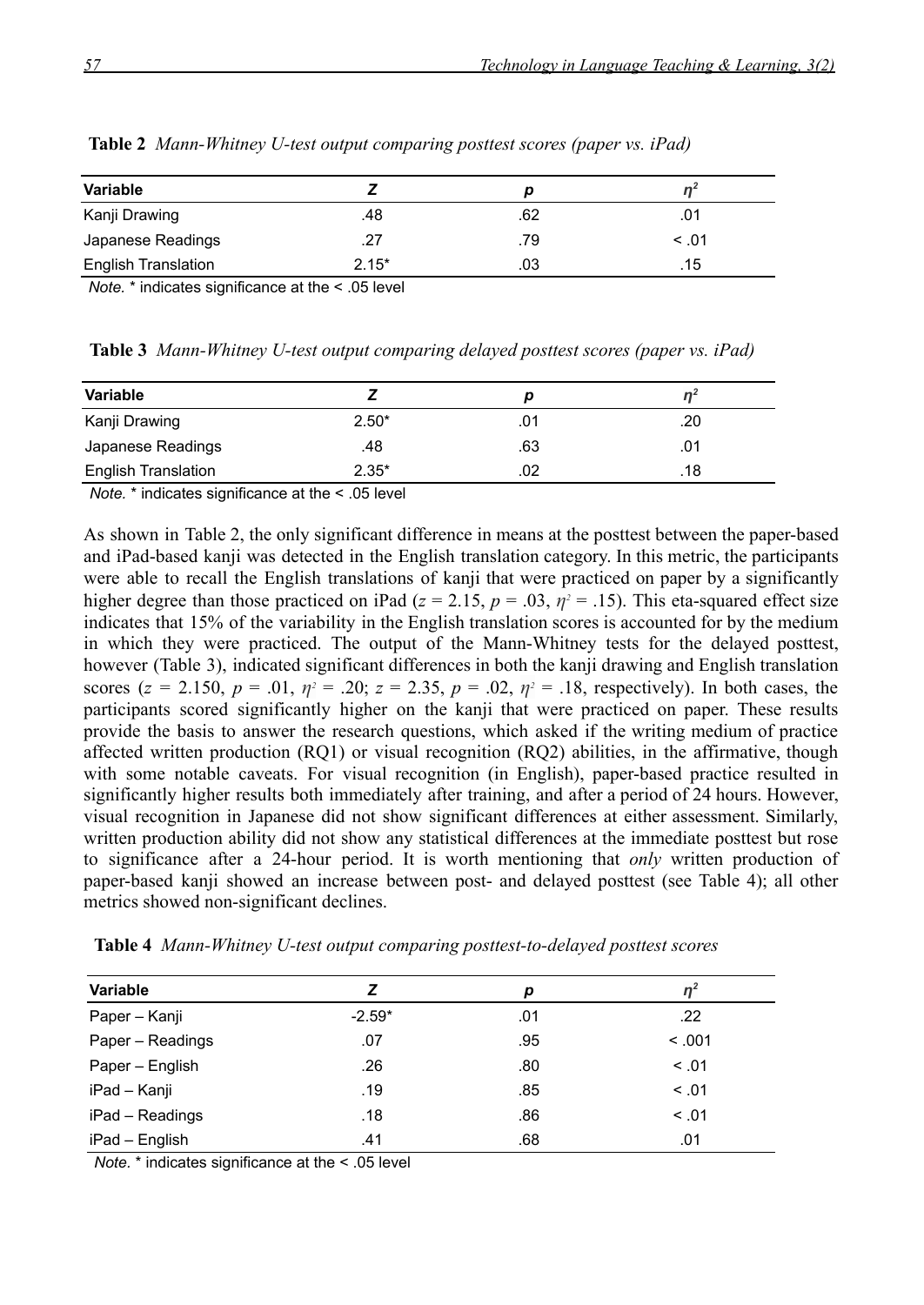#### **Research Question 3**

The quantitative results from the exit questionnaire items  $(O1 - O3)$  are presented in Tables 5 in terms of frequencies; statistical significance and effect sizes are expressed in one-way Chi-square and Cohen's *w* values. Responses to the open-ended questions were coded based on emergent themes, with each comment being deemed *positive* or *negative* for that theme. Statements which contained multiple themes were coded as a single instance of each, as were compound utterances which explicitly indicated positive or negative dispositions (e.g., *I like the feel of writing on paper better because an iPad is too bulky* = one positive for paper haptics and one negative for iPad haptics). These themes and their frequencies are reported in Table 6.

| Q1                                                                                        | Did you feel that there was any difference between practicing on paper vs. the iPad? |             |              |            |        |     |
|-------------------------------------------------------------------------------------------|--------------------------------------------------------------------------------------|-------------|--------------|------------|--------|-----|
| n                                                                                         | Yes [Freq.]                                                                          |             | No [Freq.]   | Chi-Square | р      | w   |
| 32                                                                                        | 29 [90.63%]                                                                          |             | 3 [9.38%]    | $21.13***$ | < 0.01 | .81 |
| Q <sub>1</sub> a                                                                          | Which medium did you prefer?                                                         |             |              |            |        |     |
| n                                                                                         | Paper [Freq.]                                                                        |             | iPad [Freq.] | Chi-Square | p      | W   |
| 29                                                                                        | 17 [58.62%]                                                                          |             | 12 [41.38]   | .86        | .35    | .17 |
| Q <sub>2</sub><br>If you could choose, which writing medium would you use to study kanji? |                                                                                      |             |              |            |        |     |
| n                                                                                         | Paper                                                                                | iPad        | <b>Both</b>  | Chi-Square | р      | w   |
| 32                                                                                        | 10 [31.25%]                                                                          | $3$ [9.38%] | 19 [59.38%]  | 12.06**    | .002   | .61 |
| Q3                                                                                        | Do you think schools should allow students to use tablets in the classroom?          |             |              |            |        |     |
| n                                                                                         | Yes                                                                                  | No.         | No Opinion   | Chi-Square | р      | W   |
| 32                                                                                        | 32 [100%]                                                                            | 0           | 0            |            |        |     |

*Note: \**\* indicates significance at the < .01 level

\*\*\* indicates significance at the < .001 level

The results of the exit questionnaires indicated that a significant portion of the participants felt that practicing on paper was somehow different from practicing on an iPad ( $\chi^2$  = 21.13, *p* < .001, *w* = .81; Table 5). However, participants were statistically evenly divided as to which medium they preferred for practicing (i.e.,  $p = 0.35$ ; Table 5). The reasons given for these preferences varied widely, though major themes which emerged from the open-ended responses were *enjoyment*, *environmental impact*, and *modernity* in support of iPad-based learning, and *cognitive efficacy* and *haptics* in favor of paper-based learning (Table 6). The theme of enjoyment refers to the joy/novelty of using an electric device, while comments on modernity reflected the participants' view that mobile devices are an integral part of daily life in modern times; class time should be no different. Regarding environmental impact, participants lauded the ability to move towards a paper-free classroom to save paper and trees (though the increased need for electricity to power the iPads was notably overlooked). In support of paper-based writing, many participants felt that they learned better/faster on paper. Haptics refers to the perceptual feedback of the Apple Pencil's plastic tip sliding across the iPad's glass screen, as mentioned in Section 2.1. Among the other less numerous comments, *accuracy* (mentioned six times) was raised in terms of both drawing and erasing accuracy. *Ergonomics* was mentioned five times, with some participants stating that they had difficulty resting their wrist/hand on the table while writing on the iPad due the height difference between it and the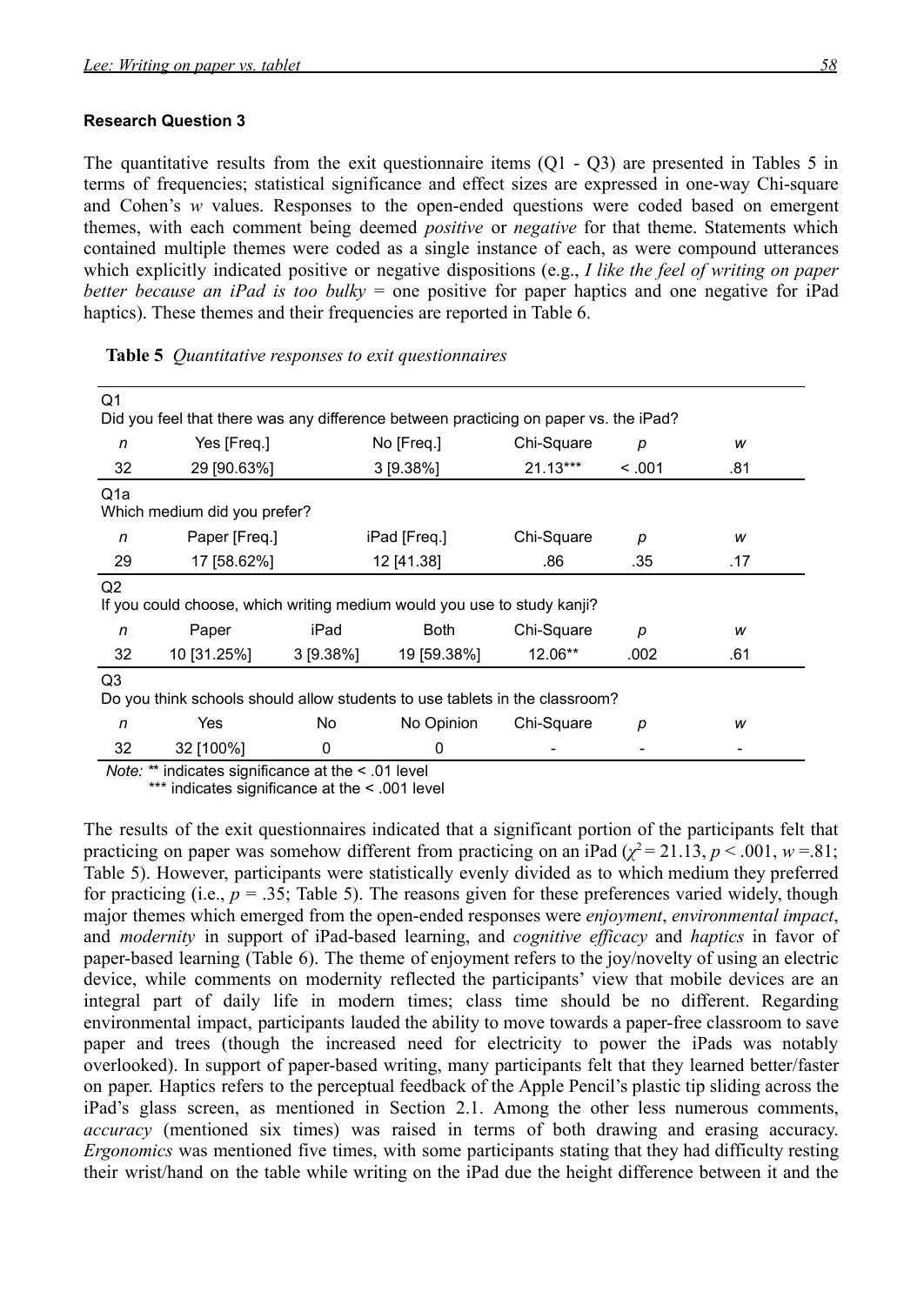table. This was perhaps unfortunately exacerbated due to the protective case that the iPad was in, which added another millimeter or so of thickness. However, this was perhaps unavoidable, as even the government-issued tablets under the GIGA School Program are in protective cases, reflecting how tablets are typically used in a practical context. Finally, while *cost* was not a factor in the current study, four participants indicated that as it would be an issue for learners in a classroom, they favored traditional pen-and-paper for studying.

|  |  |  |  | <b>Table 6</b> Emergent themes in open-ended responses and their frequencies (Q1 & Q2) |  |  |
|--|--|--|--|----------------------------------------------------------------------------------------|--|--|
|--|--|--|--|----------------------------------------------------------------------------------------|--|--|

|                           | Paper (Frequency: n)      | iPad (Frequency: n)       |
|---------------------------|---------------------------|---------------------------|
| Q1 & Q2 (combined)        |                           |                           |
| Positive Responses        | Cognitive Efficacy (34)   | Enjoyment (26)            |
|                           | Haptics (28)              | Environmental Impact (12) |
|                           |                           | Modernity (7)             |
| <b>Negative Responses</b> | Environmental Impact (12) | Haptics (28)              |
|                           |                           | Accuracy (6)              |
|                           |                           | Ergonomics (5)            |
|                           |                           | Cost(4)                   |
| Q <sub>3</sub>            |                           |                           |
| <b>Positive Responses</b> |                           | Freedom (27)              |
|                           |                           | Modernity (18)            |
|                           |                           | Environmental Impact (12) |
|                           |                           | COVID-related (8)         |
| <b>Negative Responses</b> |                           |                           |

*Note:* Responses with multiple themes were coded as one instance of each. Responses to Q1 and Q2 are combined, resulting in a larger *n*

While Q1 asked the participants to choose only one medium, Q2 allowed for the option to choose *both* as the medium they would select for kanji practice. In response, a significant portion of the sample indicated that they would use both media if available  $(\chi^2 = 12.06, p = .002, w = .61;$  Table 5). The reasons given mostly often mirrored those of Q1; it should be noted that if a student responded with *same as above*, the response was coded as a second instance of the same theme in Table 6. Finally, the responses for Q3 showed unanimous support for schools allowing iPads in the classroom. Major reasons given for this preference were *freedom*, *modernity*, and *environmental impact*. Freedom refers to the participants' belief that students should be permitted to use whatever works best for them and not be forced to limit themselves or their potential. It is worth mentioning that the fourth theme which was observed was that of *COVID-related* factors. In other words, some participants suggested that digital methods of submitting/receiving homework were preferable as being more sanitary – they eliminated the need of physically passing objects around the classroom in order to maintain social distancing.

#### **Discussion**

The current study sought to elucidate what effect writing medium (i.e., paper vs. tablet) had on the written production (RO1) and visual recognition abilities (RO2) of naïve learners of Japanese kanji. In addition, the subjective opinions of the participants towards the different writing media (RQ3) were explored via a survey of fixed and open-ended questions. This resulted in several notable findings which both extend our understanding of the cognitive impacts of writing media and help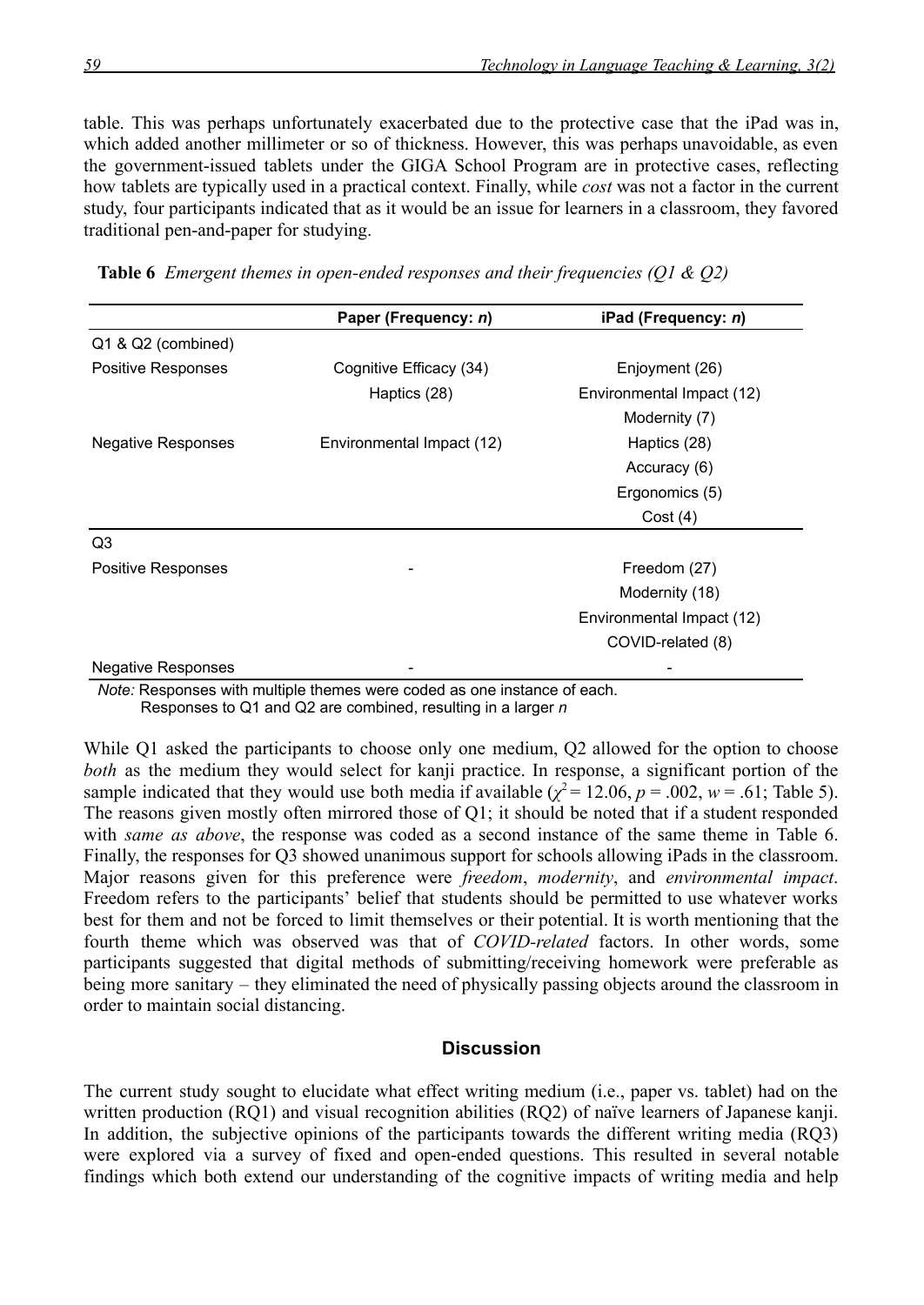inform policy implementations at educational institutions.

First, the finding that written production of kanji was not significantly impacted by the medium of practice at the posttest was surprising. Due to the background research that the different haptics and perceptual feedback of a plastic stylus on a glass tablet was thought to hamper the implementation of automatized writing processes (e.g., Alamargot & Morin, 2015), it was hypothesized that iPad users would show less ability to memorize the strokes of new kanji than their paper-based peers. One possible explanation for this parity is that, as naïve learners, none of the participants had yet automatized kanji writing to any degree. The participants were all L1 English speakers, having no prior experience in logographic writing systems, thus putting them on a level playing field of zero proficiency. However, this hypothesis is unable to explain the significant *increase* in written production ability at the delayed posttest for paper-based writers, while all other metrics for both groups decreased. This result could possibly be seen as implying that there is a differential impact of writing media on the transition of knowledge from working memory to procedural memory, with paper-based practice offering quicker or more effective development of the latter. This is a tantalizing possibility which should be developed by further empirical studies.

With regard to visual recognition of the newly learnt kanji, the results are somewhat ambiguous. While paper-based writers showed greater recollection of the English translation of the kanji at both post- and delayed posttests, neither medium offered a performative advantage when it came to recalling the Japanese vocabulary. However, it is important to note that these two assessments are not perfectly analogous. As naïve learners of L2 Japanese, learning kanji involves both mastering the form and stroke order of kanji itself, along with memorizing an entirely foreign lexical item. In comparison, as speakers of L1 English, it was not necessary to memorize the vocabulary of English translation but merely to link it with the appropriate logographical representation. Essentially, the task of reading the kanji in English was 'easier' than providing the Japanese readings, an assertion that is supported by the data in Table 1 which shows that the participants performed better on the English tasks under all conditions. As such, with the current information available, it is only possible to speculate that the increased difficulties the participants reported with writing on the iPad (i.e., haptics, accuracy, and ergonomics; see Table 6) somehow impeded the mapping of newly learnt visual cues with existing cognitive representations, but not with newly formed ones. Conversely, it might be that writing on paper simply offered an advantage in forming such form-function connections.

Finally, RQ3 brought out several factors which the participants felt helped or hampered their writing processes. It was interesting to observe that while many participants believed that they learnt better on paper, and 17 participants explicitly stated that they preferred the experience of writing on paper, the majority of the sample indicated that they would use both media for studying, if possible  $(n=19)$ ; Table 5, Q2). While not perfectly comparable, this result coincides with precursor research (Lee & Al Khateeb, 2021), which compared paper- versus smartphone-based writing. In that study, paper-based writing was shown to be superior to smartphone input over a number of factors. However, the participants of that study (Saudi Arabian students of L2 English) did not take that conclusion to mean that smartphones in schools should be abandoned, but merely as evidence that more practice time was clearly needed. To be sure, while the development of handwriting occurs gradually over a period of around 10 years (Accardo *et al.*, 2013; Rueckriegel *et al.*, 2008), the participants in both the current and precursor studies did not have nearly that much practice with the relevant digital devices. Future studies clearly need to take this into consideration when developing their study designs and theoretical positions, as digital writers may not have yet reached their full stage of procedural development.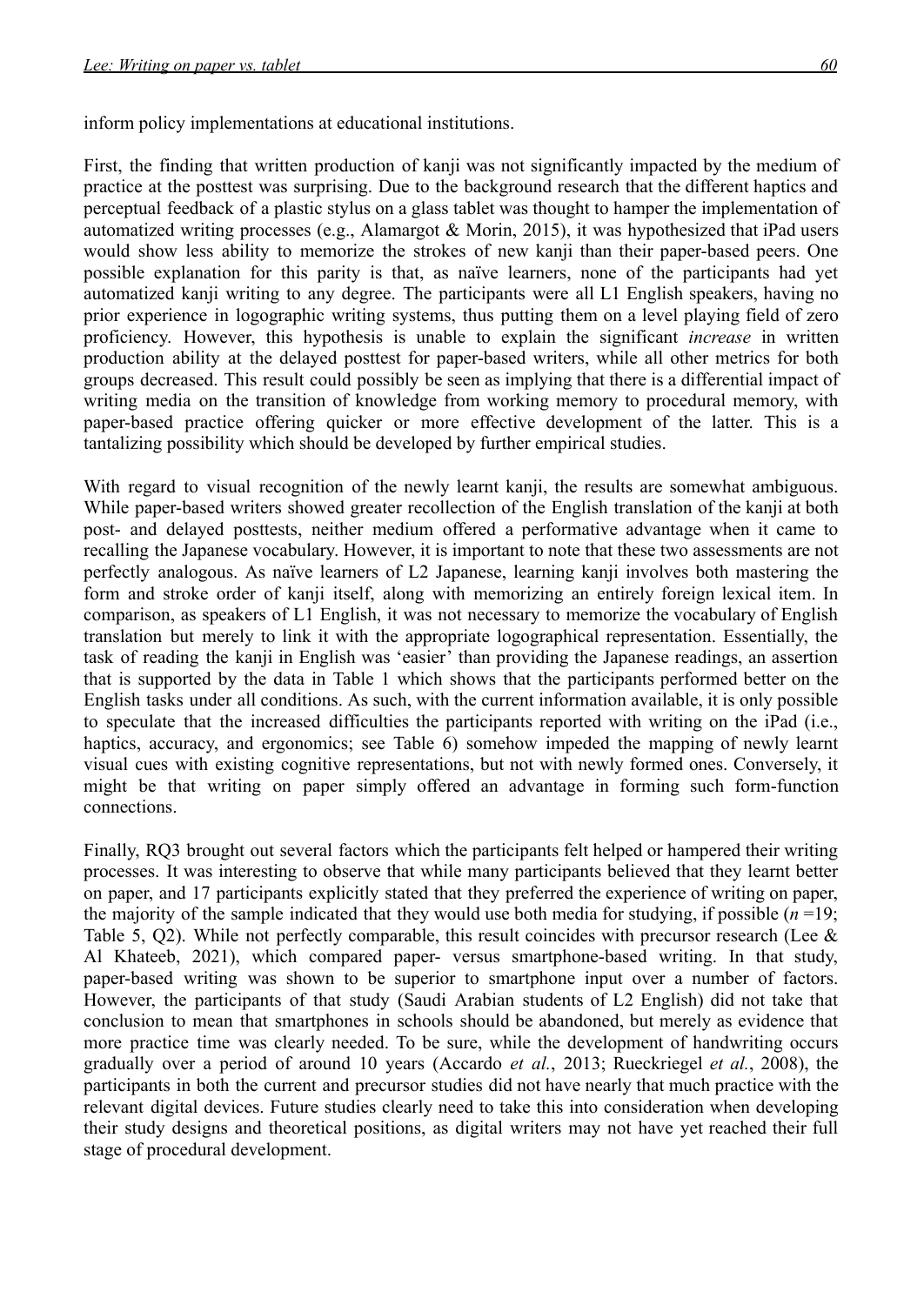#### **Pedagogical implications**

The participants of the current study, all adult practitioners of TESOL (teaching English to speakers of other languages), unanimously agreed with the idea of using tablets in the classroom. While this may have been influenced by the current policy in Japan, in which every student already has a tablet issued by the government, it is nonetheless a vote in support of the concept. As previously mentioned, what this study strongly implies is that writing practice on the tablet is now what is most needed. Given enough practice, students can most likely achieve the same level of motor program automatization as paper-based writing, thus eliminating the largest independent variable which separates the two. Likewise, the participants indicated that they enjoyed using a tablet in the current study, though it should be remembered that the average age of the participants was 25.3 years old (see Section 3.1). It is not clear whether the novelty of digital devices still holds for younger children who have been exposed to tablets since birth, though it is presumably so. Schools might seek to capitalize on this inherent interest and engagement factor (e.g., Clark & Dugdale, 2009) by perhaps transitioning more tedious tasks, such as rote kanji drills, to digital devices.

#### **Limitations and future directions**

As mentioned at various points throughout this article, the current study was limited in several ways. Some of the issues are related to the population sample, all TESOL instructors who currently reside in Japan, which gives them a slight bias in terms of their professional interest in the topic and varying degrees of incidental exposure to kanji in their daily lives. However, the major limitation of the current study must be the current inability of researchers to rate a participant's current stage of writing proficiency. On paper, it can be assumed that any participant over the age of 15 has reached the final developmental stage of motor program automatization in their native language. However, as the current study asked alphabetic-based L1 speakers to write in a logographic L2, it is unclear whether the factor of writing proficiency was sufficiently controlled for. Future studies could possibly improve in this area by keeping the two writing systems the same, for example, L1 English and L2 Arabic (both alphabetic) or L1 Japanese and L2 Chinese (both logographic). While this would level the field in terms of writing system, the slight regression to a lower level of writing proficiency on a tablet (see Section 2.1) needs to be fully quantified before it can be controlled for.

One of the most interesting results of the current study was that kanji written production ability increased significantly from the posttest to delayed posttest for paper-based kanji only. This is certainly an avenue which deserves further study. As the delayed posttest was only 24 hours after the posttest, it would be interesting to see how the factor of time interacted with performance. With the current data available, it is not clear whether the formation of procedural memory for tablet-based kanji was limited, or merely needed a bit more time to develop. Similarly, it is unclear to what degree the increased performance for paper-based kanji is able to be retained over time. Future studies should therefore consider adding additional delayed posttests at various intervals to map the decay in performance memory for both groups.

#### **Conclusion**

For decades, comparisons between writing media have been narrowly restricted to the dichotomy of keyboard-based typing and paper-based handwriting. However, with digital devices such as tablets and smartphones achieving massive levels of penetration in both homes and schools worldwide, it is imperative that we understand how the adoption of these devices impacts students' learning outcomes. The current study sought to contribute to the knowledge base in two ways: a) by quantitatively investigating how writing medium affected the written production and recognition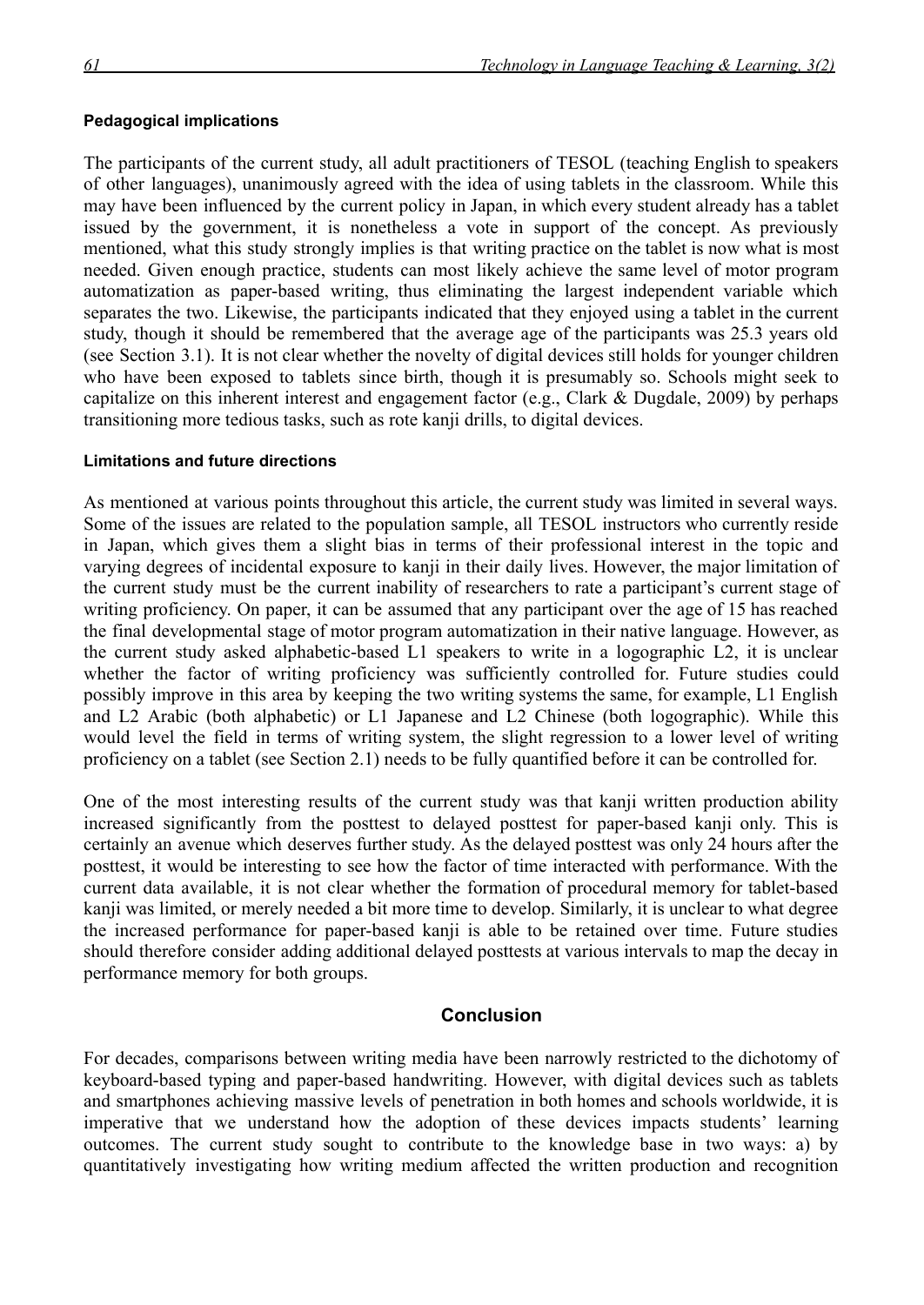abilities of Japanese kanji among naïve speakers of L1 English, and b) by qualitatively investigating learners' emotive dispositions towards the use of tablets for language-learning drills. The results suggested that paper-based practice confers some degree of advantage to learners in recognition ability, with an advantage in production ability arising over time. Nevertheless, the participants of the study indicated their interest and willingness to use tablets for studying activities, unanimously agreeing that schools should allow tablets to be used in the classroom. The takeaway from this study should be that students may be willing to put in the time and effort to become proficient at tablet-based writing, just as every child currently practices handwriting over a period of ten years before becoming fully adept.

#### **Acknowledgements**

This work was supported by the Kanai Educational Institution Grant for Young Scientists 2020. The funding source had no involvement in the design/implementation of the study, preparation of the manuscript, or publication decisions.

#### **References**

- Accardo, A. P., Genna, M., & Borean, M. (2013). Development, maturation and learning influence on handwriting kinematics. *Human Movement Science, 32*(3), 136–146. <https://doi.org/10.1016/j.humov.2012.10.004>
- Alamargot, D., & Morin, M-F. (2015). Does handwriting on a tablet screen affect students' graphomotor execution? A comparison between Grades Two and Nine. *Human Movement Science, 44*(2015), 32-41. <http://dx.doi.org/10.1016/j.humov.2015.08.011>
- Anshari, M., Almunawar, M. N., Shahrill, M., Wicaksono, D. K., & Huda, M. (2017). Smartphones usage in the classrooms: Learning aid or interference? *Education and Information Technologies, 22*(2017), 3063–3079. <https://doi.org/10.1007/s10639-017-9572-7>
- Berninger, V. W., Nagy, W., Tanimoto, S., Thompson, R., & Abbott, R. D. (2015). Computer insturction in handwriting, spelling, and composing for students with specific learning disabilities in grades 4-9. *Computers & Education, 81*(2015), 154–168. <http://dx.doi.org/10.1016/j.compedu.2014.10.005>
- Caporossi, G., & Alamargot, D. (2014). L'écriture manuscrite: Analyse comparative et méthodes d'études en temps réel. L'exemple du logiciel Eye and Pen (Handwriting: Comparative analysis and real-time study methods. The example of the Eye and Pen software). In C. Leblay & G. Caporossi (Eds.), *Le temps de l'écriture: Enregistrements et representations (The time of writing: Recordings and performances)* (pp. 125–146). Louvain-la-Neuve: Academia-Bruylant.
- Chan, A., & Lee, P. (2005). Effects of different task factors on speed and preferences in Chinese handwriting. *Ergonomics, 48*(1), 38–54. <https://doi.org/10.1080/00140130412331303902>
- Chen, Y., Carger, C. L., & Smith, T. J. (2017). Mobile-assisted narrative writing practice for young English language learners from a funds of knowledge approach. *Language Learning & Technology, 21*(1), 28–41. <https://dx.doi.org/10125/44594>
- Clark, C., & Dugdale, G. (2009). *Young people's writing: Attitudes, behaviour and the role of technology* (National report). UK: National Literacy Trust.
- Frangou, S.-M., Ruokamo, H., Parviainen, T., & Wikgren, J. (2018). Can you put your finger on it? The effects of writing modality on Finnish students' recollection. *Writing Systems Research, 10*(2), 82–94. <https://doi.org/10.1080/17586801.2018.1536015>
- Frangou, S-M., Wikgren, J., Sintonen, S., Kairaluoma, L., & Vasri, P. (2019). The effect of writing modality on recollection in children and adolescents. *Research in Learning Technology, 27*(2239). <https://doi.org/10.25304/rlt.v27.2239>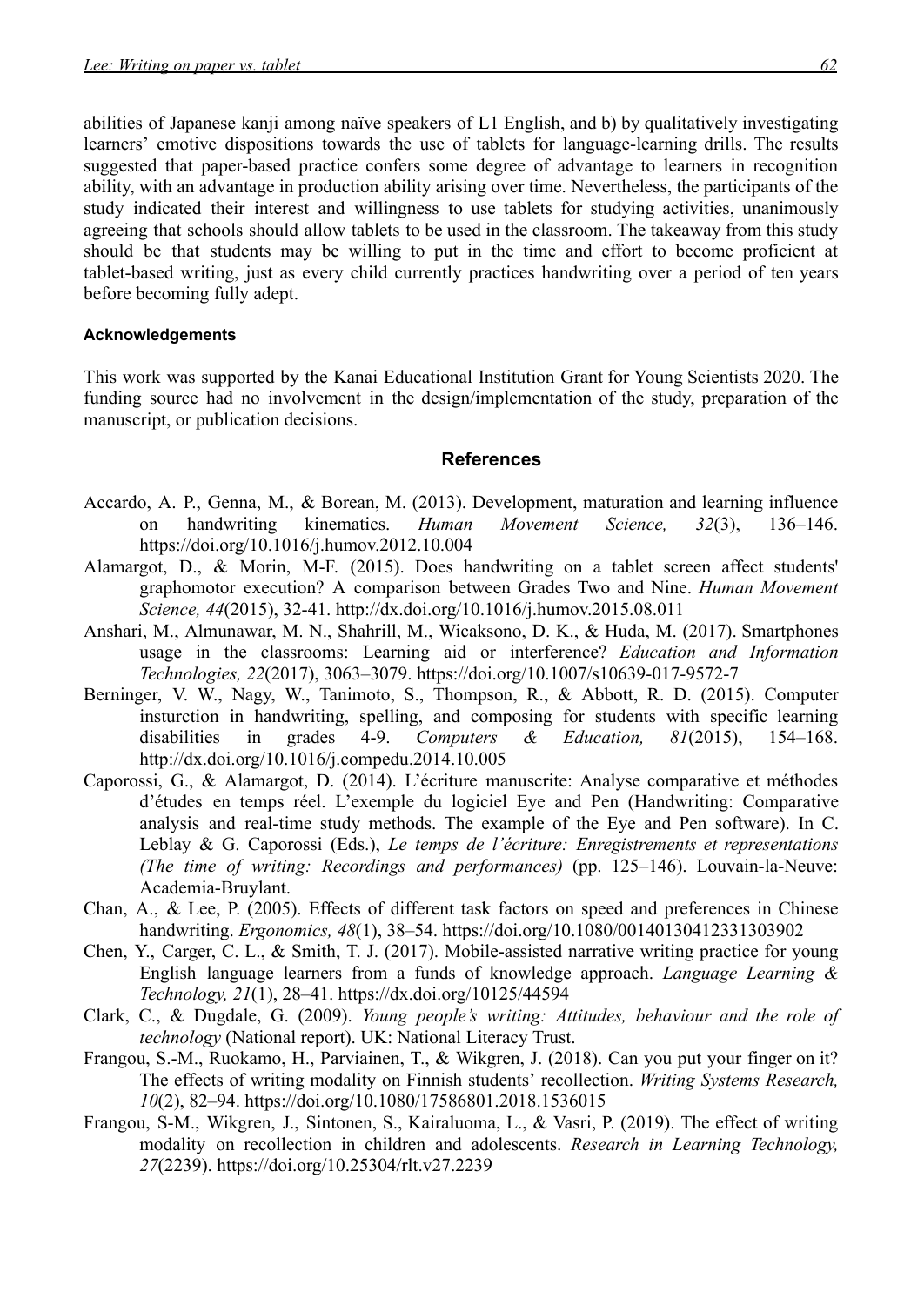- Gagarin, M. (1999). The orality of Greek oratory. In E. A. Mackay (Ed.), *Signs of orality: The oral tradition and its influence in the Greek and Roman world* (pp. 163–180). Leiden, Boston, and Cologne: Brill.
- Gamage, G. H. (2003). Perceptions of kanji learning strategies: Do they differ among Chinese character and alphabetic background learners? *Australian Review of Applied Linguistics, 26*(2), 17–31. <https://doi.org/10.1075/aral.26.2.02gam>
- Gerth, S., Dolk, T., Klassert, A., Fliesser, M., Fischer, M. H., Nottbusch, G. & Festman, J. (2016). Adapting to the surface: A comparison of handwriting measures when writing on a tablet computer and on paper. *Human Movement Science, 48*(2016), 62–73. <https://doi.org/10.1016/j.humov.2016.04.006>
- Gerth, S., Klassert, A., Dolk, T., Fliesser, M., Fischer, M. H., Nottbuschg, G., & Festman, J. (2016). Is handwriting performance affected by the writing surface? Comparing preschoolers', second graders', and adults' writing performance on a tablet vs. paper. *Frontiers in Psychology, 7*(1308), 1–18. <https://doi.org/10.3389/fpsyg.2016.01308>
- Itagaki, Y., Yamada, C., & Fukuzawa, K. (2015). Writing in the air: Contributions of finger movement to cognitive processing. *PLOS One, 10*(6), e0128419. <https://doi.org/10.1371/journal.pone.0128419>
- James, K., & Gauthier, I. (2006). Letter processing automatically recruits a sensory-motor brain network. *Neuropsychologia, 44*(14), 2937–2949. [https://doi.org/10.1016/j.neuropsychologia.](https://doi.org/10.1016/j.neuropsychologia.2006.06.026) [2006.06.026](https://doi.org/10.1016/j.neuropsychologia.2006.06.026)
- Kiefer, M., Schuler, S., Mayer, C., Trumpp, N., Hille, K., & Sachse, S. (2015). Handwriting or typewriting? The influence of pen- or keyboard-based writing training on reading and writing performance in preschool children. *Advances in Cognitive Psychology, 11*(4), 136–146. <https://dx.doi.org/10.5709%2Facp-0178-7>
- Kim, C-M., Son, O., & Nam, T-J. (2019). The effect of handwriting and physical representation in computer-mediated text communication. *Archives of Design Research, 32*(2), 45–55. <http://dx.doi.org/10.15187/adr.2019.05.32.2.45>
- Lee, B. J. (2019). Japanese tertiary students' access to smartphones and their feelings regarding their use in the EFL classroom. *Memoirs of Fukui University of Technology, 49,* 216-224.
- Lee, B. J., & Al Khateeb, A. A. (2021). Analyzing writing fluency on smartphones by Saudi EFL students. *Computers and Composition, 62C*(2021), 102667. [https://doi.org/10.1016/j.](https://doi.org/10.1016/j.compcom.2021.102667) [compcom.2021.102667](https://doi.org/10.1016/j.compcom.2021.102667)
- Lee, B. J. (2021). Comparing factual recall of tapped vs. handwritten text. *Acta Psychologica, 212*(Jan 2021), 103221. <https://doi.org/10.1016/j.actpsy.2020.103221>
- Lix, L. M., Keselman, J. C., & Keselman, H. J. (1996). Consequences of assumption violations revisited: A quantitative review of alternatives to the one-way analysis of variance F test. *Review of Educational Research, 66*(4), 579–619. <https://doi.org/10.2307/1170654>
- Mangen, A., & Balsvik, L. (2016). Pen or keyboard in beginning writing instruction? Some perspectives from embodied cognition. *Trends in Neuroscience and Education, 5*(3), 99–106. <http://dx.doi.org/10.1016%2Fj.tine.2016.06.003>
- Matsuo, K., Kato, C., Okada, T., Moriya, T., Glover, G. H., & Nakai, T. (2003). Finger movements lighten neural loads in the recognition of ideographic characters. *Cognitive Brain Research, 17*(2003), 263–272. [https://doi.org/10.1016/s0926-6410\(03\)00114-9](https://doi.org/10.1016/s0926-6410(03)00114-9)
- MEXT (2019/12/19). *GIGA*スクール実現推進本部の設置について *(Establishment of the GIGA School Implementation Headquarters)*. Ministry of Education, Culture, Sports, Science and Technology – Japan.

[https://www.mext.go.jp/content/20191219-mxt\\_syoto01\\_000003363\\_08.pdf](https://www.mext.go.jp/content/20191219-mxt_syoto01_000003363_08.pdf)

MEXT (2016/10/27). 学年別漢字配当表 *(Kanji distribution table by grade)*. Ministry of Education, Culture, Sports, Science and Technology – Japan. Retrieved from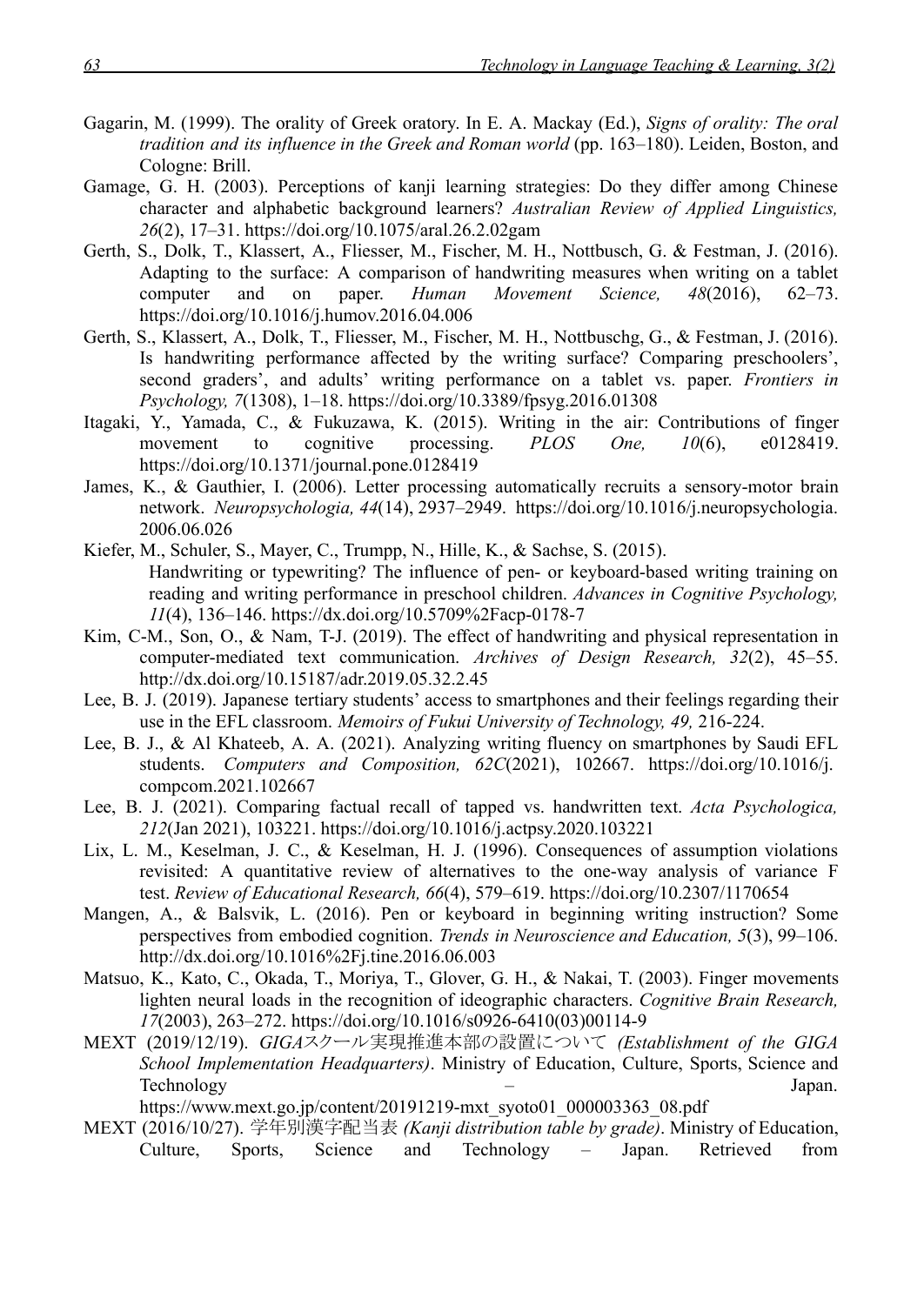[https://www.mext.go.jp/a\\_menu/shotou/new-cs/youryou/syo/koku/\\_\\_icsFiles/afieldfile/2016/](https://www.mext.go.jp/a_menu/shotou/new-cs/youryou/syo/koku/__icsFiles/afieldfile/2016/10/27/1234920.pdf) [10/27/1234920.pdf](https://www.mext.go.jp/a_menu/shotou/new-cs/youryou/syo/koku/__icsFiles/afieldfile/2016/10/27/1234920.pdf)

- Mori, Y., & Shimizu, H. (2007). Japanese language students' perceptions on kanji learning and their relationship to novel kanji word learning ability. *Language Learning, 57*(1), 57–85. <https://doi.org/10.1111/j.1467-9922.2007.00399.x>
- Mori, Y., & Shimizu, H. (2008). Japanese language students' attitudes toward kanji and their perceptions on kanji learning strategies. *Foreign Language Annals, 40*(3), 472–490. <https://doi.org/10.1111/j.1944-9720.2007.tb02871.x>
- Mueller, P. A., & Oppenheimer, D. M. (2014). The pen is mightier than the keyboard: Advantages of longhand over laptop note taking. *Psychological Science, 25*(6), 1159–1168. <https://doi.org/10.1007/s10648-019-09468-2>
- Norris, C., Hossain, A., & Soloway, E. (2011). Using smartphones as essential tools for learning: A call to place schools on the right side of the 21st century. *Educational Technology, (2011),* 18–25.
- Okita, Y. (1995). Kanji gakushuu sutoreteji to gakusei no kanji gakushuu ni taisuru shinnen [Kanji learning strategies and student beliefs on kanji learning]. *Japanese-Language Education Around the Globe, 5,* 105–124.
- Otsuka, S., & Murai, T. (2020). The multidimensionality of Japanese kanji abilities. *Scientific Reports, 10*(3039), 2020. <https://doi.org/10.1038/s41598-020-59852-0>
- Rueckriegel, S. M., Blankenburg, F., Burghardt, R., Ehrlich, S., Henze, G., Mergl, R., & Driever, P. H. (2008). Influence of age and movement complexity on kinematic hand movement parameters in childhood and adolescence. *International Journal of Developmental Neuroscience, 26*(7), 655–663. <https://doi.org/10.1016/j.ijdevneu.2008.07.015>
- Sasaki, M. (1987). Why do Japanese write characters in space? *International Journal of Behavioral Development, 10*(2), 135–149. <https://doi.org/10.1177%2F016502548701000201>
- Sato, K. (Ed.). (1988). *Kanji kyoiku* [Kanji education]. Meiji Shoin.
- Shimizu, H., & Green, K. E. (2002). Japanese language educators' strategies for and attitudes toward teaching kanji. *Modern Language Journal, 86*(2), 227–241. <http://dx.doi.org/10.1111/1540-4781.00146>
- Smoker, T.J., Murphy, C. E., & Rockwell, A. K. (2009). Comparing memory for handwriting versus typing. *Proceedings of the Human Factors and Ergonomics Society Annual Meeting, 53*(22), 1744–1747. <https://doi.org/10.1177%2F154193120905302218>
- Yancey, K. B. (2009). *Writing in the twenty-first century: A report from the National Council of Teachers of English.* Urbana, IL: National Council of Teachers of English.

#### **Author biodata**

**Bradford J. Lee** holds an Ed.D. in TESOL from Anaheim University, a M.A. in Applied Linguistics from the University of Newcastle, and a B.A. in Linguistics from the University of Hawaii. He is currently an Associate Professor in the Organization for Fundamental Education at Fukui University of Technology. His main research areas include phonology/pronunciation instruction, noticing/perception-based instruction, intercultural communication/speech perception, and smartphone-based writing.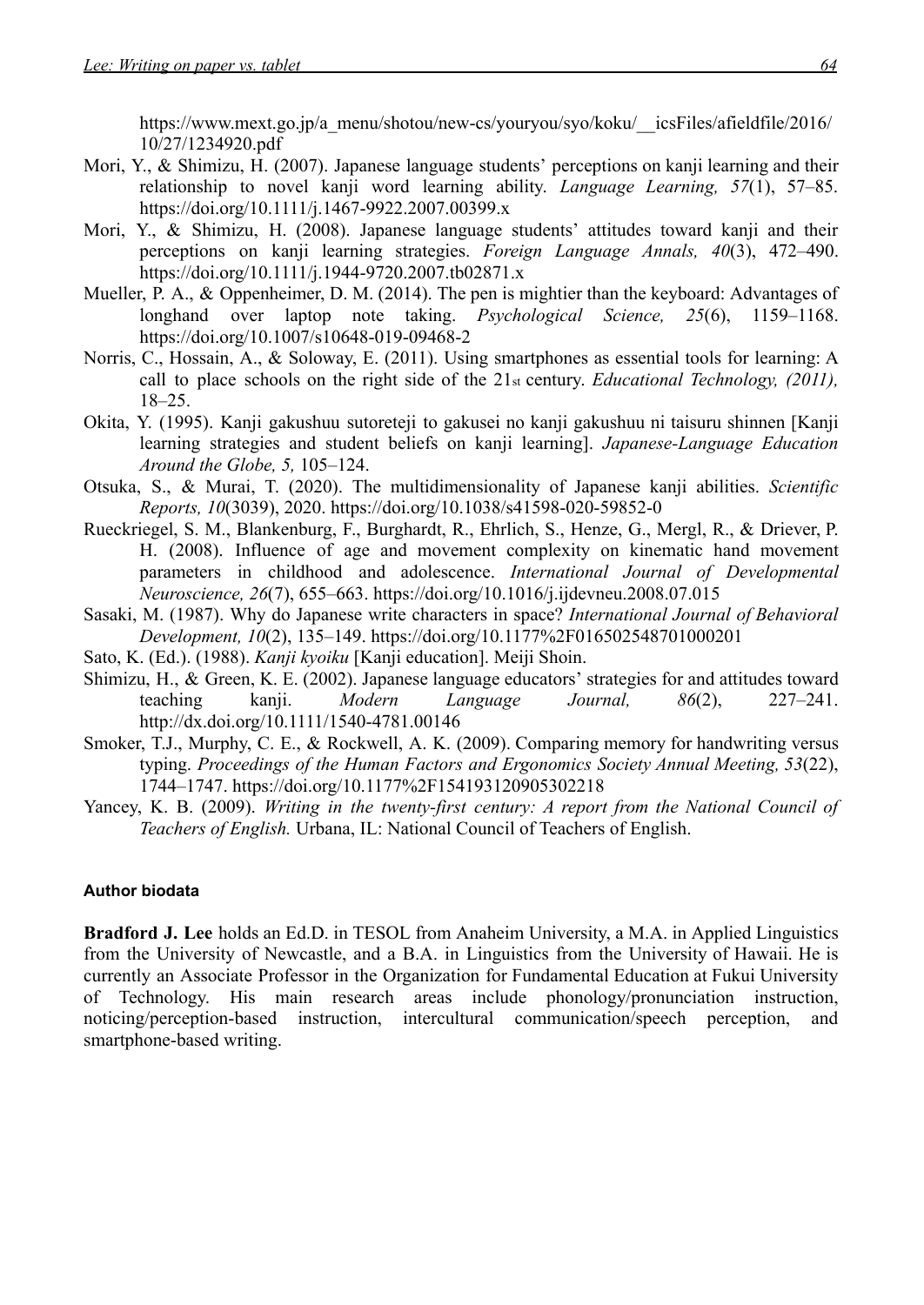## **Appendices**

#### **Appendix A – List of tested kanji (Grade 6, 10-stroke)**

- 1.  $q\equiv -\text{value}, \text{chi}, \text{atai}$
- 2.  $\#$  shoot, sha, i
- 3. 将 commander, shou, hata
- 4.  $\mathbb{R}$  expand, ten, no
- 5.  $\mathbb{E}$  seat, za, suwa
- 6.  $\mathcal{E}$  to accompany, jyu, shitaga
- $7.$  朗 bright, rou, hoga
- $8.$  株 stock, shu, kabu
- 9.  $\text{H}$  group, han, wa
- 10.  $\mathcal{W}$  secret, hi
- 11.  $\hat{m}$  to receive, nou, osa
- 12.  $\hat{\mathbb{A}}$  innocent, jyun, kiito
- 13. 胸 chest, kyou, mune
- 14. 蚕 silkworm, san, kaiko
- 15. **h** $\exists$  + to chastise, tou, u
- 16.  $\hat{\mathbb{H}}$  needle, shin, hari
- 17. 骨 bone, kotsu, hone
- 18.  $\Re$  remove, jo, nozo
- 19.  $\&$  to descend, kou, o
- $20.$  图 grace, on
- 21.  $\circ$  党 political party, tou
- 22. 俳  $\arctan \n$ hai
- $23.$  俵 straw bag, hyou, tawara
- 24. 陛 majesty, hei

## **Appendix B – Shapiro-Wilk Test Output**

**Table 7** *Shapiro-Wilk normality of distribution output*

|                         | Paper            |    |      | iPad             |    |      |
|-------------------------|------------------|----|------|------------------|----|------|
| <b>Variable</b>         | <b>Statistic</b> | df | p    | <b>Statistic</b> | df | р    |
| Posttest                |                  |    |      |                  |    |      |
| Kanji                   | $.90*$           | 31 | .005 | .95              | 31 | .19  |
| Reading                 | $.90*$           | 31 | .007 | $.90*$           | 31 | .007 |
| English                 | $.88*$           | 31 | .002 | $.93*$           | 31 | .03  |
| <b>Delayed Posttest</b> |                  |    |      |                  |    |      |
| Kanji                   | .95              | 31 | .20  | .93              | 31 | .05  |
| Reading                 | $.90*$           | 31 | .008 | $.92*$           | 31 | .02  |
| English                 | $.90*$           | 31 | .005 | .93              | 31 | .05  |

*Note.* \*\* Indicates significance at the < .001 level